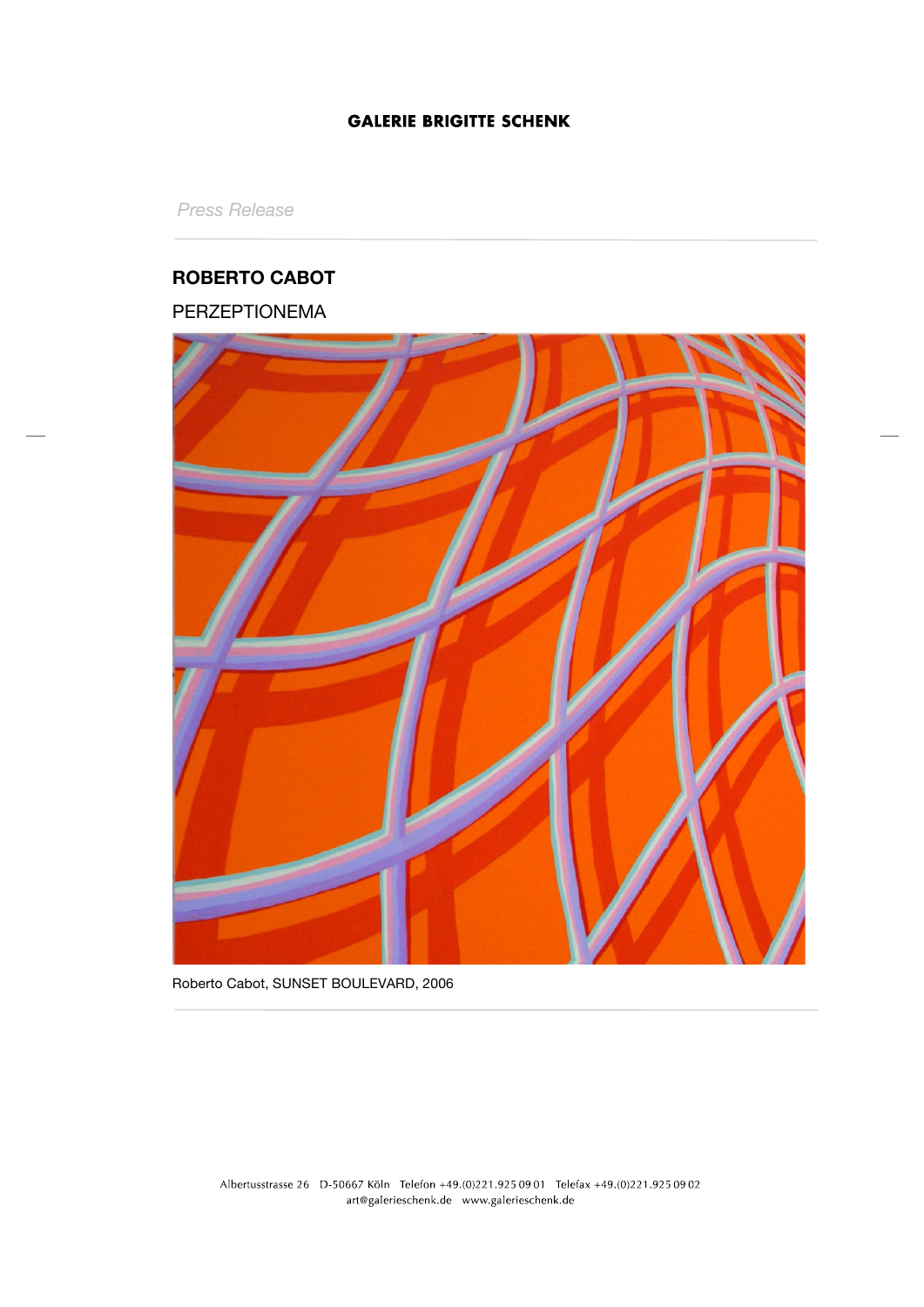## **Vernissage**

September 1, 2006 Exhibition runs until October, 2006

#### **Opening hours**

Tuesday – Friday: 11 am – 6 pm

Saturday: 11 am – 3 pm

#### *English*

Nothing characterizes European Modernity better - the climax of Western Cartesian thought, than the principle of the rectangular grid - as embodied in the works of Piet Mondrian, Josef Albers, Sol LeWitt, Donald Judd or the architect Oswald Mathias Ungers. Embodying the great European achievement of uncompromising rationality, the principle of the grid is absolute and eternal. Yet paradoxically, this mode of thought fails to identify the danger visually evoked by the grid; namely, the danger of becoming imprisoned by the rational. The Brazilian artist Roberto Cabot (1963) presents after several soloand group shows in Brazil in the last years (lately Museum of Modern Art, Rio de Janeiro) his first solo exhibition in the gallery Brigitte Schenk in Cologne.

Cabot transforms the Mondrian static in its uncompromisingly rigid grid into an elastic net which expands and contracts as it unfolds like a wave in a neverending undulating flowing motion across the walls of the room. This net neither lends structure to the room not renders it finite. Like a spider's web, single filaments spread over the walls, conveying the illusion of spatial depth where none is, and obfuscating depth where it exists. These lines generate a space which is neither static not finite. Just as in daily life, these spaces flow into each other, changing direction unexpectedly. Illusion dominates the space; a network camera linked to the computer and the Internet captures the viewers, and then throws the captured image onto the wall in the foyer, ensuring that the viewers see themselves only as they depart. But where is the camera located? And in what room does it capture the viewers? The real, experiential space becomes virtual, and the virtual space expands the real one; they too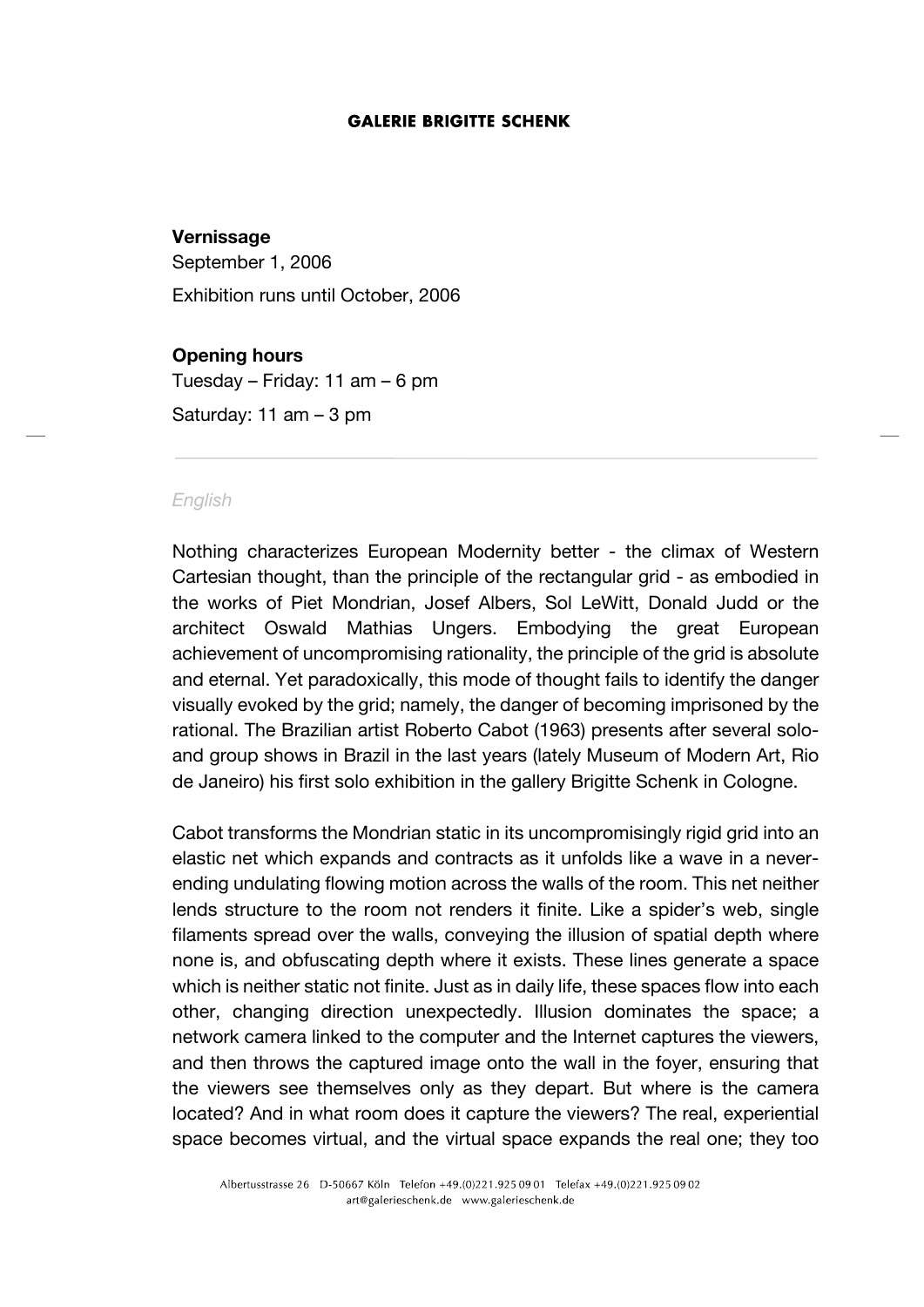flow into each other. Participating in this game of illusions is the camera, a technical device invented to elucidate the world and deconstruct it into its individual components.

#### *Deutsch*

Nichts charakterisiert die europäische Moderne, diesen Höhepunkt des westlichen cartesianischen Denkens besser, als das auf dem Prinzip des Vierecks basierende Gitter. Denken wir an Piet Mondrian, Josef Albers, Sol LeWitt, Donald Judd oder den Architekten Oswald Mathias Ungers. Das Gitter steht für die große europäische Errungenschaft, die kompromisslose Rationalität. Das Prinzip des Gitters ist absolut und ewig. Paradoxerweise sieht dieses Denken nicht die Gefahr, an die das Gitter visuell erinnert - die Gefahr, im Gefängnis des rein Rationalen zu landen.

Der brasilianische Künstler Roberto Cabot (geb. 1963) präsentiert nach zahlreichen Gruppen- und Einzelausstellungen der letzten Jahre in Brasilien (zuletzt im Museum für Moderne Kunst, Rio de Janeiro) seine erste Soloausstellung in der Galerie Brigitte Schenk in Köln.

Cabot verwandelt das mondriansche statische und in seinem absoluten Anspruch rigide Gitter in ein Netz, das elastisch ist, sich dehnt und wieder zusammenschrumpft, in ein Netz, das sich wellenartig in einer nie endenden Bewegung über die Wände des Raumes zieht. Dieses Netz strukturiert weder den Raum noch macht ihn endlich. Wie ein Spinnennetz breiten sich einzelne Linien über die Wände, täuschen räumliche Vertiefung vor, wo keine ist, umgekehrt werden vorhandene Tiefen überspielt. Sie erzeugen einen Raum, der weder statisch noch endlich ist. Wie das alltägliche Leben fließen diese Räume ineinander, die Richtung unerwartet ändernd. Illusion beherrscht den Raum; eine vom Computer gesteuerte Kamera nimmt den Betrachter, die Betrachterin auf, das aufgenommene Bild wirft sie im Eingangsraum auf die Wand, so dass der Betrachter, die Betrachterin sich erst beim Hinausgehen erblicken können. Doch wo befindet sich die Kamera? Und in welchem Raum hält sie den Betrachter fest? Der erfahrbare, echte Raum wird zum virtuellen, der virtuelle erweitert den echten. Auch sie fließen ineinander. Die Kamera, eine technische Vorrichtung, die erfunden wurde, um die Welt zu klären und in